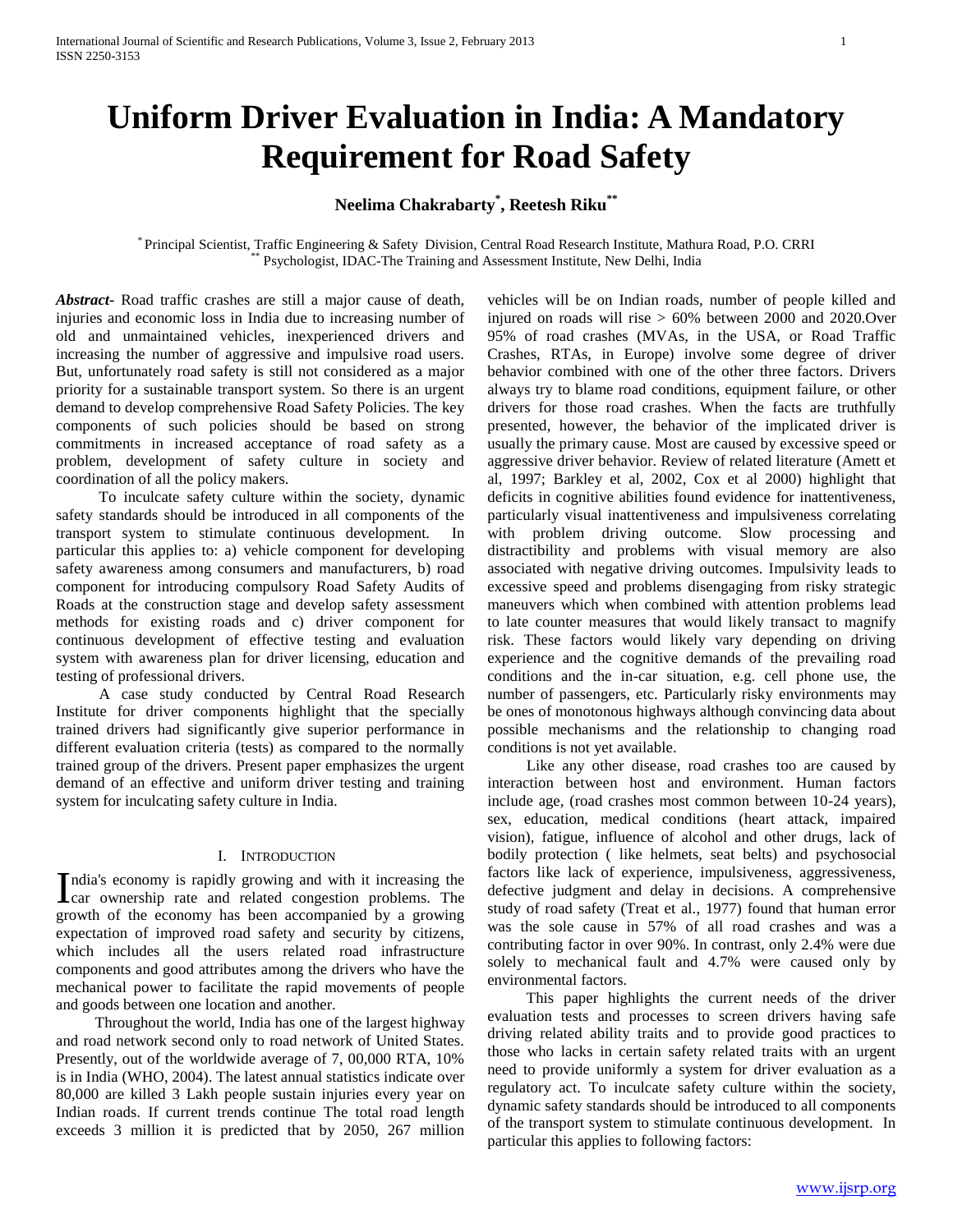## **1.1. VEHICLE COMPONENT**

 In depth analysis of these four factors highlights that human behaviour and act is involved behind all these four factors e.g. in majority of the cases except some exceptional cases, equipment failure are caused due to poor maintenance and improper synchronized mechanical maneuvering and fittings of mechanical parts, poor quality of the mechanical and accessory parts, failure in annual maintenance, vulnerability against high voltage fluctuations etc. Similarly, improper and improperly maintained road ways designs caused more man-machine conflicts and resulting into congestions and road rage cases.

### **1.2. ROAD COMPONENT**

 A **Road Safety Audit** (RSA) is defined as "the formal safety performance examination of an existing or future road or intersection by an independent, multidisciplinary team. It qualitatively estimates and reports on potential road safety issues and identifies opportunities for improvements in safety for all road users."

 A key feature of a road safety audit is the use of a team of professionals with varied expertise. The team should include highway safety engineers, highway design engineers, maintenance personnel, and law enforcement. Additional specialties should be added to the team as needed. The team members must not be involved in the design or maintenance of the facility being examined, so that they can have an objective point of view. The road safety audit may investigate general safety conditions, or it may focus on specific concerns of the users. Walkability audits concentrate on pedestrian safety and accommodation, and transit audits focus on safety of bus and train users. RSA uses audit techniques to make simple but effective safety improvements in conjunction with road resurfacing projects. Also RSA helps to prevent future incidences of crashes.

#### **1.3 DRIVER COMPONENT**

 Driving is a complex tasks in which a driver has to face various types of complex situations in the form of obstacles or hazards while driving, straight ahead or in or outside their peripheral visual field (e.g.; sudden appearance of a person crossing the road), consider the possible reactions of this person, estimate the distance, and decide whether they have to slow down or stop and then react accordingly. People driving are bombarded with information. Mostly visual – road, other vehicles, pedestrians, passing scenery and signs; auditory – listening to radio, talking on cell phone, carrying on conversation with co-passenger. Internal – thinking what to make for dinner and so on. Drunken driving is another important risk factor. Under the influence of alcohol, the driver & car have the potential for becoming most lethal weapons. An Indian estimate shows 25% of RTA to be alcohol related. Alcohol causes poor judgment, slowed reaction time, loss of concentration and impaired vision. So a continuous development of effective testing and evaluation system with awareness plan for driver licensing, education and testing of professional drivers is urgently required. The various driver psychomotor stages can be summarized as follows:

 Perception Central ⇒ Fixation towards oncoming stimuli

- Peripheral ⇒ Scanning according to the relevance of the stimuli
- Interpretation ⇒ Interpretation of the stimuli according to their past experiences i.e. "Emotion"
- Decision & Reaction Time  $\Rightarrow$  Driver decision to take action , releasing the present action and staring new action e.g. time between releasing accelerator and pressing brake
- Volition ⇒ Wiliness to act with the drivers motor abilities

 Multipurpose driving task also depends on following human characteristics and their interactions with the external road environmental factors as well as on the condition of the driver:

- **Visual Characteristics Of The Oncoming Stimuli** on road and the related drivers decision and reaction .This decision and reaction depends on drivers accuracy of vision, synchronization of the eye to hand and foot movements and related vehicle movement .
- **Visual field:** Visual field depends on the driver's ability to observe side and straight oncoming and static objects; also the road side environment plays a large role .Clear view ahead and side of the driver help the driver to take accurate decision and reaction in time.
- **Driver Distraction through Irrelevant information**: Due to publicity Age various road side advertisements attracts the drivers attention which in turn create conflicts on road also various types of distracted driving behaviour like cell phone use, talking to passengers, anxiety causes increase risk and hazards on road.
- **Various Factors Affecting Visibility of The Driver**  Research has shown that road crashes occur for one of three main reasons. The first is perceptual error. Sometimes critical information was below the threshold for seeing, poor lighting at night time, adverse weather conditions due to fog, rain etc., poor visual acuity of the driver, the driver was blinded by glare, or the pedestrian's clothes had low contrast. In other cases, the driver made a perceptual misjudgment (a curve's radius or another car's speed or distance). The second, and far more common cause, is that the critical information was detectable but that the driver failed to attend/notice because his mental resources were focused elsewhere. Often times, a driver will claim that she/he did not "see" a plainly visible pedestrian or car. This is entirely possible because much of our information processing occurs outside of awareness. Mack and Rock (1998) have amazingly shown that driver may be less likely to perceive an object if he/she is looking directly and the oncoming stimulus falls outside the center of the visual field. This causes "intentional [blindness"](http://www.visualexpert.com/Resources/inattentionalblindness.html) phenomenon which is proved to be major cause for many road crashes.

## **Fatigue, Alcohol, drugs and medication**

Several driver characteristics and driving behaviors due to age, diet, alcohol consumption, circadian rhythms, drug intake and diseases may contribute to a reduced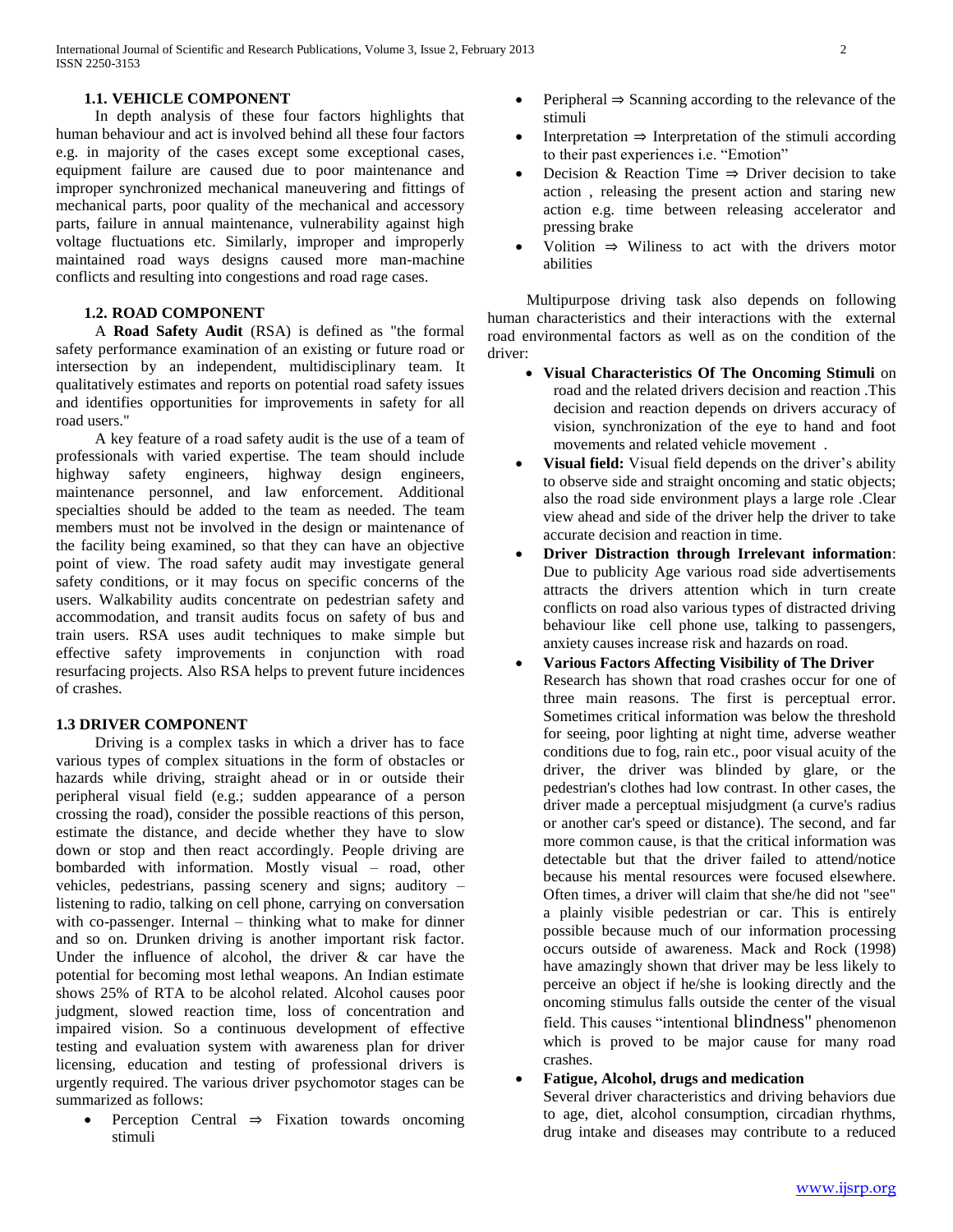alertness and induce drowsiness with dangerous consequences on driving ability thus increasing the risk of car crashes. It can be estimated that human factors concerning the psychophysical condition of the driver are involved in 60-80% of road crashes (Taggi F, Giustini et al 1997).

## **Risk Taking Practices Among Drivers**

Most road crashes involve subjects under 25 years (35%),whereas subjects aged over 70 years are involved in approximately 3% of car crashes, as expected considering that the percentage of drivers over 70 years of age is small compared to other age groups Ryan GA et al 1998.

## II. COMPARATIVE ANALYSIS OF PERFORMANCE BETWEEN TWO GROUPS OF DRIVERS

 Present study was conducted at CRRI on two groups of the drivers under controlled laboratory conditions (photo 1& 2). Specially trained group A (special protection group, SPG) and drivers from group B from Delhi Transport Corporation (D.T.C.) were randomly selected for this study. All the drivers were belonging to almost similar education level, age group and economic status. The following test battery was administered to see the performance levels of these two groups of drivers (table-1).

Identify the constructs of a Journal – Essentially a journal consists of five major sections. The number of pages may vary depending upon the topic of research work but generally comprises up to 5 to 7 pages. These are:



*Photo 1&2 Driver Testing and Evaluation Laboratory*

| S.No.        | <b>Traffic Psychological Test</b>         | Parameters Measured by the Test                                                                             |
|--------------|-------------------------------------------|-------------------------------------------------------------------------------------------------------------|
| $\mathbf{1}$ | Concentration Test (Q1)                   | quality of subject's<br>attention<br>Quantity<br>and<br>performance under monotonous conditions             |
| 2            | Visual Structural Ability (LL5)           | Structuring ability and development<br>Visual<br>of<br>irritation under increasingly difficult driving task |
| 3            | Speed and Distance ability test<br>(DEST) | Ability to judge the speed and distance of oncoming<br>stimuli                                              |
| 4            | Depth Perception Test (DEPT)              | Three Dimensional Special Vision                                                                            |
|              |                                           |                                                                                                             |

#### *Table 1: Selected Test Battery for Testing Psychomotor Ability Traits*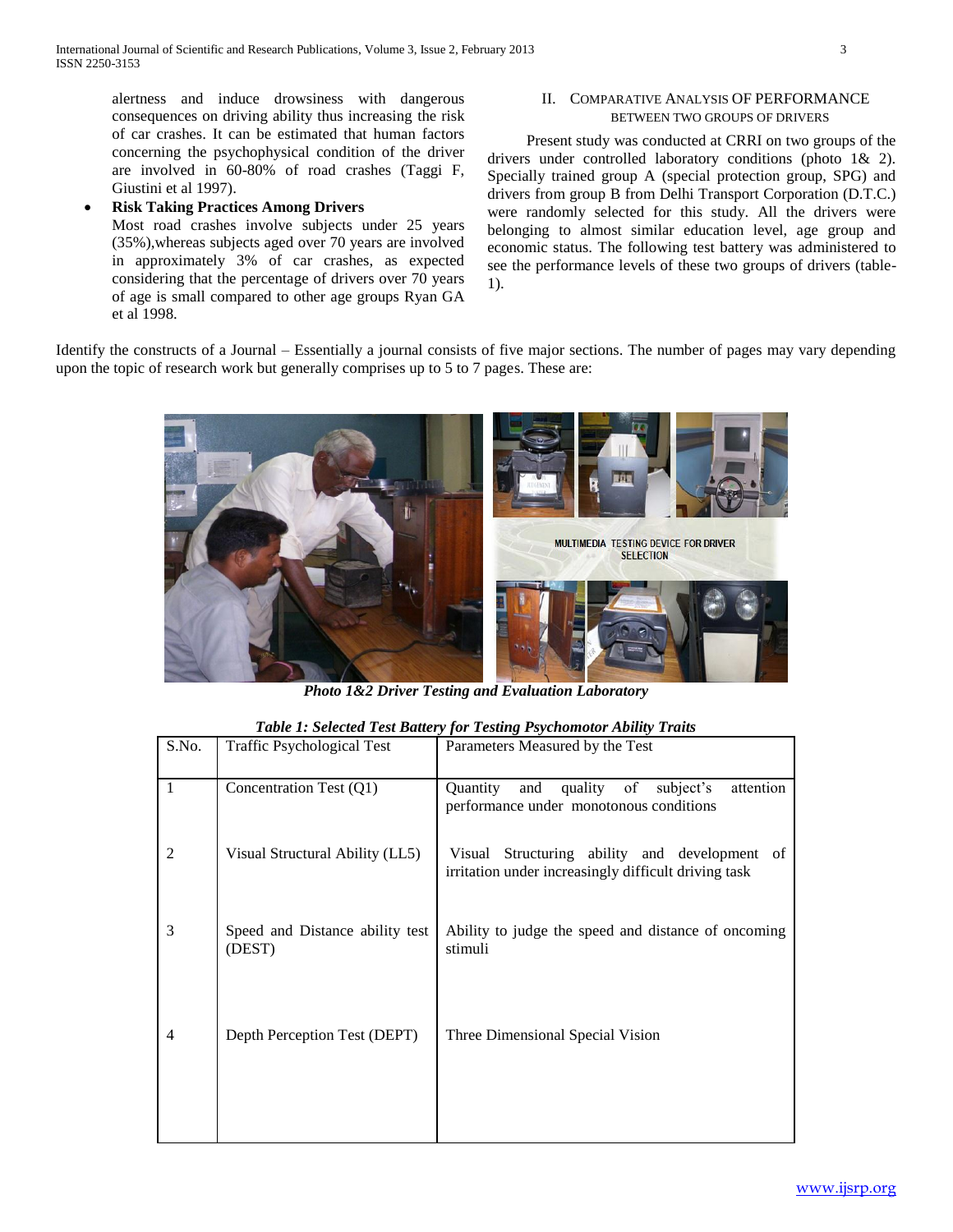## **2.1 Q1 Test Under Monotonous condition**

 When the monotony test was performed on the selected sample of drivers of i.e. SPG drivers (referred as Group-A) it was noted that these drivers performed significantly better in exhibiting their concentration levels under monotonous conditions as compared to the drivers of the normal group of bus drivers (as shown in Figure 1). 60% drivers from SPG performed outstandingly better as compared to the normal drivers.



**2.2 LL5 Test Visual Structuring ability / Vigilance Test**  In this test also, SPG drivers performed far better

compared to normal drivers.



**2.3. DEST Test Speed and Distance Judgment ability Test:** This test helps in measuring the speed and distance perception of the drivers in respect of the approaching vehicles

while driving. In this test SPG drivers again have demonstrated better performance as compared to the normal group of bus drivers (refer Figure 2)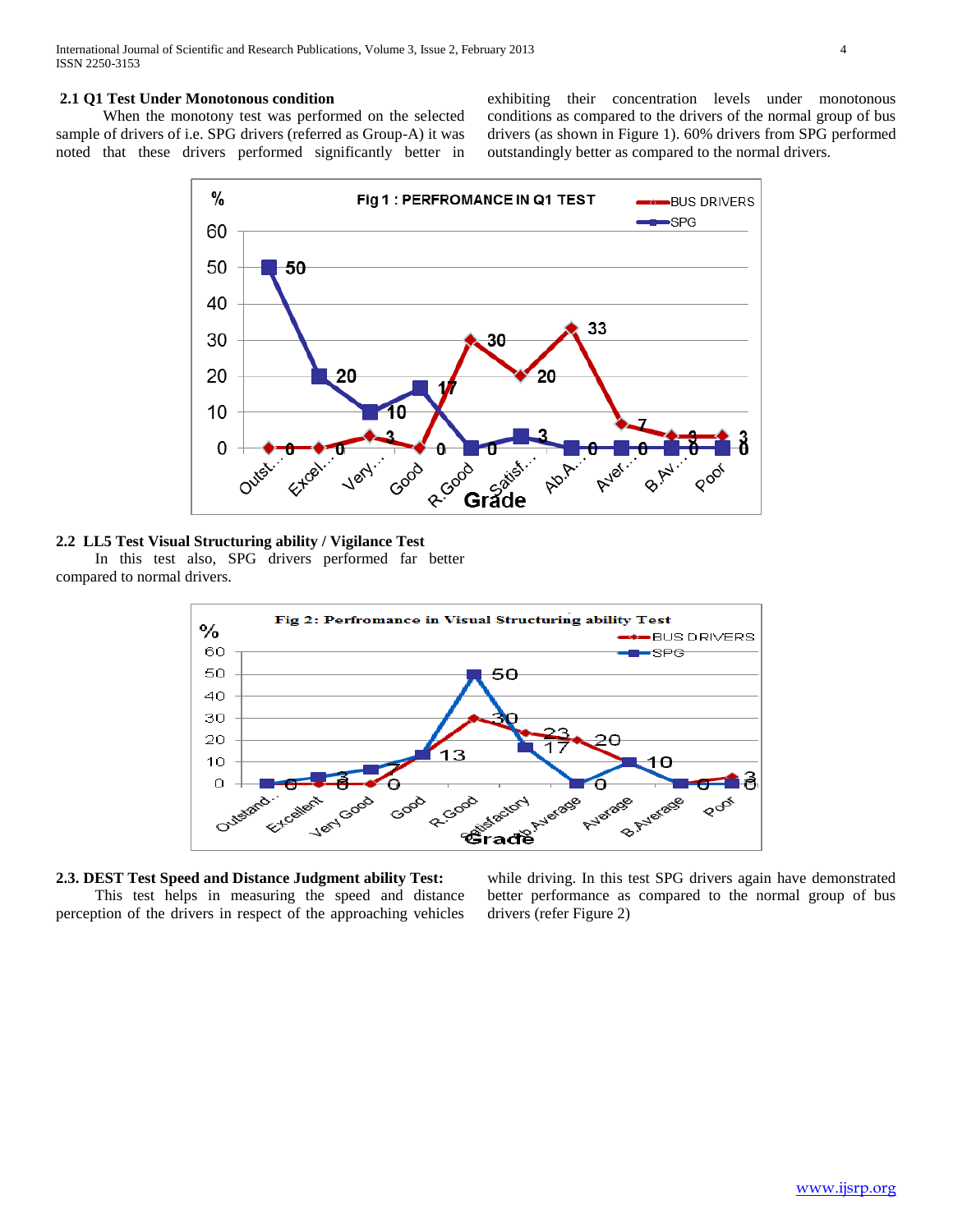

 3% performed excellent, 20% very good and 40% drivers of Group A performed good in this test while 0% driver of Group B performed excellent ,3% very good and 7% good in this test.

## **2.4. Depth Perception Test Performance**



 In the Depth perception test, 50% of SPG drivers performed "Outstanding", 23% performed "Excellent" as compared to 0% of the normal bus drivers (refer Fig 5).

#### III. CONCLUSION

 All the above results confirmed that special training required for the drivers specially those who are driving school buses, heavy commercial vehicle drivers, drivers plying with hazardous goods for improving psychomotor ability traits as these traits are essential for developing safe driving abilities.

#### IV. RECOMMENDATIONS

 To accomplish this, uniform Driver Evaluation and Testing Facility is required to be mandatory at the National Level. The salient aspects essentially required to be part of such kind of facilities are mentioned as below:

- Testing track for testing drivers with all traffic signals and road signs
- Training laboratory with a well coordinated research team
- Standardized training materials for all categories of drivers i.e. drivers of motorized two wheelers, light motor vehicles for public and commercial use, bus drivers, drivers for school transportation, heavy vehicle drivers , drivers of vehicles carrying hazardous goods
- Training sessions should be fully interactive and participants should be encouraged to interact
- \* Relevant films, photographs and animations should be projected to make the drivers relate to actual driving conditions which they face regularly
- Refresher courses should be conducted on a periodic basis for drivers as well as for trainers with subsequent refresher courses to highlight different micro level problems which would enhance their skills, and also for re-capping of essential areas